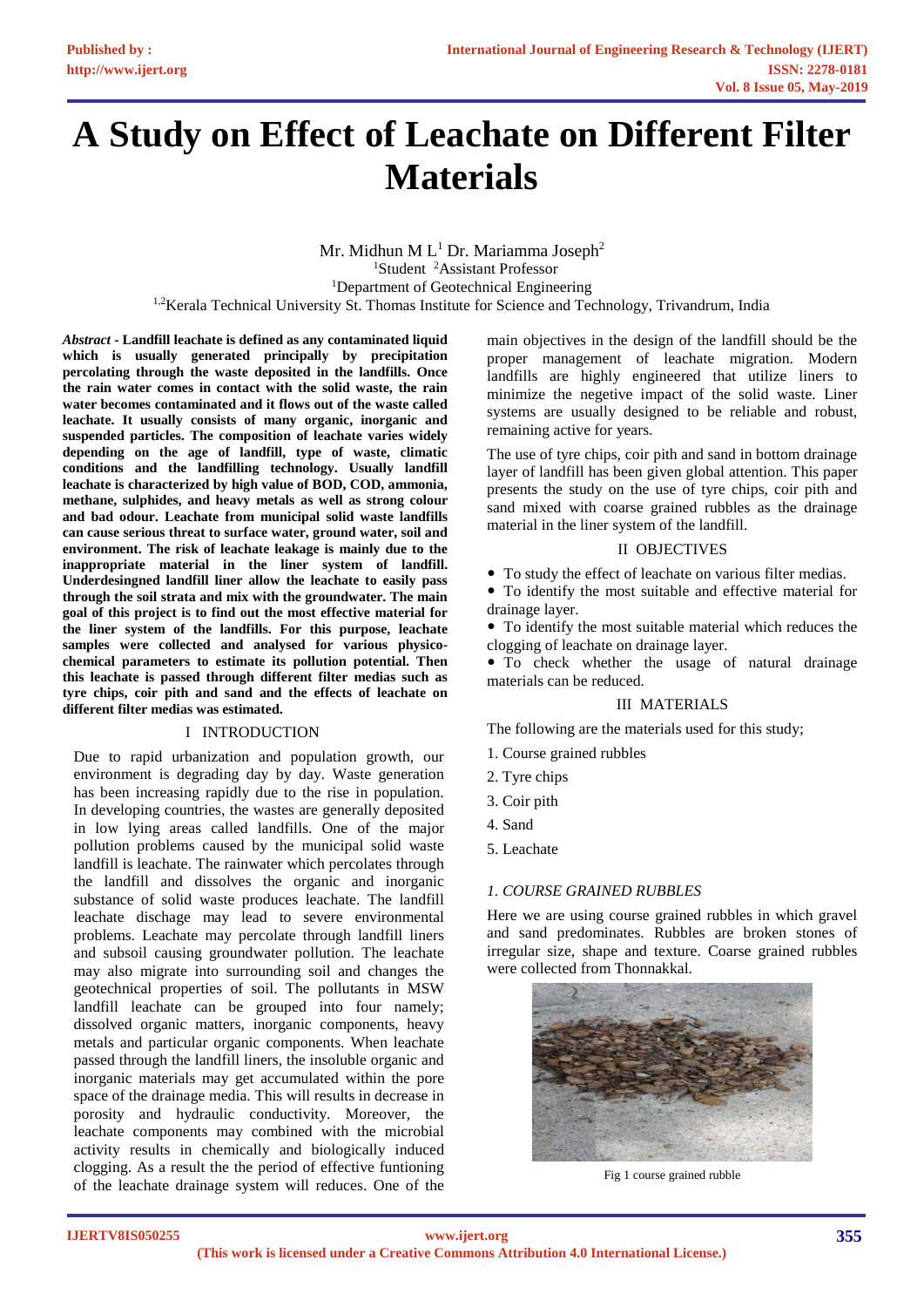| <b>PROPERTY</b>            | <b>VALUE</b>              |  |
|----------------------------|---------------------------|--|
| Specific Gravity           | 2.66                      |  |
| <b>Maximum Dry Density</b> | $1.734$ g/cm <sup>3</sup> |  |
| Minimum Dry Density        | $1.463$ g/cm <sup>3</sup> |  |
| Hydraulic conductivity     | 0.07cm/s                  |  |
| Angle of internal friction | 380                       |  |
| Size                       | 4 to15mm                  |  |

Table 1 properties of course grained rubbles

#### *2. TYRE CHIPS*

Tyre chips or scrap tyre is a solid waste that includes any unwanted or discarded tyre has been removed from its original use. This means that tyres which are no longer suitable for use on vehicles due to wear or damage can be recycled to serve a new economic purpose. Tyre chips were collected from automobile workshop, near Attingal. Table 2 Properties of tyre chips

| Frable 2 Properties of tyre chips |            |  |
|-----------------------------------|------------|--|
| <b>PROPERTIES</b>                 | VALUE      |  |
| Density                           | 56gm/cc    |  |
| Specific Gravity                  | 1.12       |  |
| Hydraulic conductivity            | 15cm/s     |  |
| Angle of internal friction        | $30^{0}$   |  |
| Cohesion                          | Negligible |  |

## *3. COIR PITH*

Coir pith is a by-product of the coir fibre processing industry. The composition and properties of coir pith vary depending on maturity of coconut, method of extraction and disposal, period between extraction and use and environmental factors. Coir pith was collected from Murukumpuzha.

Table 3 properties of coir pith

| <b>PROPERTIES</b>           | VALUE           |
|-----------------------------|-----------------|
| Specific gravity            | 0.87            |
| <b>Water Absorption</b>     | 10%             |
| <b>Aspect Ratio</b>         | 105             |
| moisture retention capacity | $600\% - 800\%$ |
| Density                     | 0.8g/cc         |
| C:N Ratio                   | 24:1            |

## *4. LEACHATE*

Leachate is the liquld residue resulting from the various physical, chemical, and biological processes taking place within the landfill. Leachate sample for the study were collected from Attingal. Various physico-chemical parameters were analysed to determine the pollution potential of leachate sample.

| Table 4 Properties of leachate |
|--------------------------------|
|--------------------------------|

| <b>PROPERTIES</b>       | <b>VALUE</b>        |
|-------------------------|---------------------|
| Chloride                | $625$ mg/l          |
| Dissolved oxygen        | $40 \text{ mg}/1$   |
| Sulphides               | $88 \text{ mg}/1$   |
| <b>Nitrites</b>         | $12.5 \text{ mg}/1$ |
|                         | 8.42                |
| Electrical conductivity | 1.956Ms/cm          |
| Total dissolved solid   | 450g/l              |

#### *5. SAND*

Experiments were carried out on locally available cohesionless soil collected from Trivandrum district, Kerala.



Table 5 Properties of sand

| <b>PROPERTIES</b>             | VALUE       |
|-------------------------------|-------------|
| Specific Gravity              | 2.616       |
| Liquid Limit                  | 48.2%       |
| Angle of Internal Friction    | $35^{0}$    |
| <b>Maximum Dry Density</b>    | $1.82$ g/cc |
| Minimum Dry Density           | $1.45$ g/cc |
| Optimum Moisture              | 24%         |
| Content                       |             |
| <b>Hydraulic Conductivity</b> | 0.04cm/s    |

## IV METHODOLOGY

Leachate samples are collected from MSW plant. In this study, the leachate samples were collected from Attingal municipal treatment plant. Laboratory tests were conducted on the leachate and analyse the various physico-chemical parameters of the leachate samples. Then the leachate sample is passed through different filter medias and estimate the effects of leachate on different filter medias. Filter medias includes tyre chips, coir pith and sand.

Table 6 Weight of material in each layer

| <b>PROPERTY</b> | <b>GRAVEL</b> | <b>SAND</b> | <b>COIR</b> | <b>TYRE</b>  |
|-----------------|---------------|-------------|-------------|--------------|
|                 |               |             | <b>PITH</b> | <b>CHIPS</b> |
| <b>SPICIFIC</b> | 2.66          | 2.55        | 0.87        | 1.12         |
| <b>GRAVITY</b>  |               |             |             |              |
| <b>MAX DRY</b>  | 1.734         | 1.82        | 1.15        | 1.02         |
| <b>DENSITY</b>  |               |             |             |              |
| $(g/cm^3)$      |               |             |             |              |
| <b>RELATIVE</b> | 75.7          | 52.96       | 61.9        | 60           |
| DENSITY (%)     |               |             |             |              |
| WEIGHT (gm)     | 1211.2        | 847.36      | 990         | 960          |



FIG 3 Experimental setup